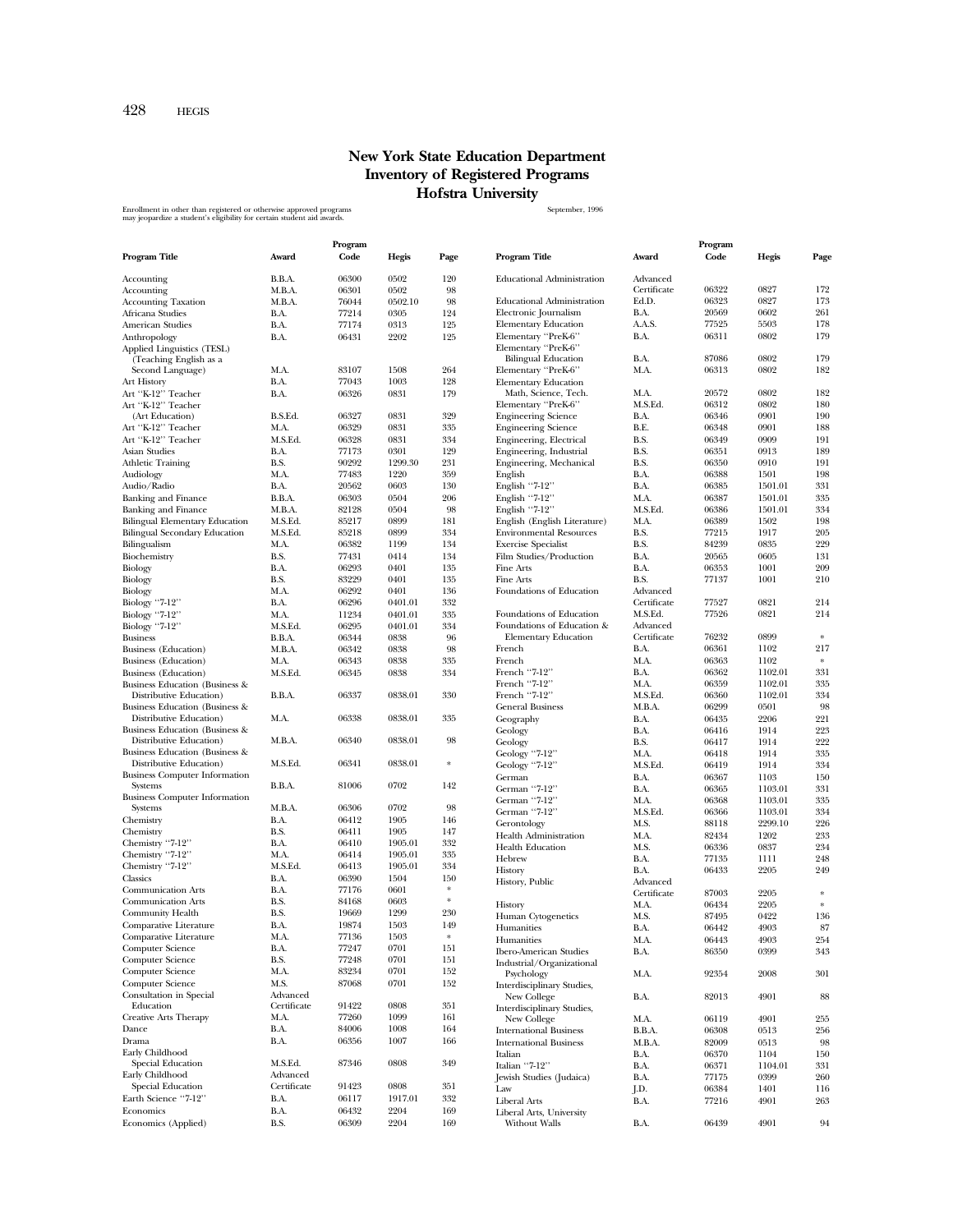## HEGIS 429

|                                          |              | Program        |                 |              |                     |
|------------------------------------------|--------------|----------------|-----------------|--------------|---------------------|
| Program Title                            | Award        | Code           | Hegis           | Page         | Progran             |
| Liberal Arts, University                 |              |                |                 |              | Rehabil             |
| Without Walls                            | B.S.         | 78070          | 4901            | 94           | Russian             |
| Managed Care                             | Advanced     |                |                 |              | Russian             |
|                                          | Certificate  | 20244          | 1202            | 235          | Russian             |
| Management                               | B.B.A.       | 06305          | 0506            | 266          | Russian             |
| Management                               | M.B.A.       | 82129          | 0506            | 98           |                     |
| Management (Hauppague)                   | M.B.A.       | 19287          | 0506            | 98           | School .<br>& Sup   |
| Marketing                                | B.B.A.       | 06307          | 0509            | 271          |                     |
| Marketing                                | M.B.A.       | 82130          | 0509            | 98           | School:<br>Healt    |
| Marriage & Family Therapy                | Advanced     |                |                 |              | School (            |
|                                          | Certificate  | 86077          | 2104.10         | 275          |                     |
| Marriage & Family Therapy                | M.A.<br>B.A. | 82523          | 2104.10<br>0601 | 274<br>277   | School (            |
| Mass Media Studies                       |              | 20570          |                 | 278          |                     |
| Mathematics<br>Mathematics               | B.A.<br>B.S. | 06397<br>06401 | 1701<br>1701    | 279          | School (<br>Biling  |
| Mathematics, Applied                     | M.A.         | 06402          | 1703            | 279          |                     |
| Mathematics, Applied                     | M.S.         | 90085          | 1703            | 280          | School l            |
| Mathematics "7-12"                       | B.A.         | 06398          | 1701.01         | 331          | School 1            |
| Mathematics "7-12"                       | M.A.         | 06400          | 1701.01         | 335          | School 1            |
| Mathematics "7-12"                       | M.S.Ed.      | 06399          | 1701.01         | 334          | Secretar            |
| Middle School Extension,                 | Advanced     |                |                 |              | (Busi               |
| grades 5-6                               | Certificate  | 19805          | 0899            | 336          | Sex Cou             |
| Middle School Extension,                 | Advanced     |                |                 |              |                     |
| grades 7-9                               | Certificate  | 19806          | 0844            | 183          | Social S            |
| Music                                    | B.A.         | 06354          | 1005            | 285          | Social S            |
| Music                                    | B.S.         | 06355          | 1005            | 285          | Social S            |
| Music "K-12" Teacher                     | R A          | 06332          | 0832            | 328          | Sociolog            |
| Music "K-12" Teacher                     | B.S.Ed.      | 06331          | 0832            | 332          | Spanish             |
| Music "K-12" Teacher                     | M.A.         | 06333          | 0832            | 335          | Spanish             |
| Music "K-12" Teacher                     | M.S.Ed.      | 06330          | 0832            | 334          | Spanish             |
| Natural Science                          | B.A.         | 06440          | 4902            | 91<br>$\ast$ | Spanish             |
| Natural Science                          | M.A.<br>B.A. | 06441<br>06395 | 4902<br>1509    | 292          | Spanish             |
| Philosophy                               | M.S.         | 87061          | 0835            | 235          | Special             |
| Physical Education<br>Physical Education |              |                |                 |              | & Art               |
| Teacher "K-12"                           | B.S.Ed.      | 06335          | 0835            | 228          | Special             |
| Physics                                  | B.A.         | 06406          | 1902            | 296          | and I               |
| Physics, Applied                         | B.S.         | 06121          | 1902            | 296          | Special             |
| Physics "7-12"                           | B.A.         | 06407          | 1902.01         | 332          | Special :           |
| Physics "7-12"                           | M.A.         | 06405          | 1902.01         | 335          | Special             |
| Physics "7-12"                           | M.S.Ed.      | 06404          | 1902.01         | 334          | Special             |
| Political Science                        | B.A.         | 06436          | 2207            | 298          |                     |
| Postsecondary Transition                 | Advanced     |                |                 |              | Speech              |
| Specialist                               | Certificate  | 19961          | 0899            | 352          | Rheto               |
| Print Journalism                         | B.A.         | 20568          | 0602            | 261          | Speech              |
| Program Evaluators, Program              |              |                |                 |              | Educa               |
| to Prepare                               | M.S.Ed.      | 78392          | 0824            | 325          | Speech-             |
| Psychology                               | B.A.         | 06420          | 2001            | 301          | Speech-             |
| Psychology                               | M.A.         | 06421          | 2001            | 301          | Speech              |
| Psychology, Applied Research             |              |                |                 |              | Teach               |
| & Evaluation                             | Ph.D.        | 76316          | 2002            | $\ast$       | Teachin             |
| Psychology, Clinical-School              | Ph.D.        | 81073          | 2099            | 302          | Lang                |
| Psychology, School-Community             | M.A.         | 06423          | 2099            | $\ast$       | Teachin             |
| Psychology, School-Community             | Ph.D.        | 06422          | 2099            | ×            | Teachin             |
| Psychology, School-Community             | Psy.D.       | 19578          | 2099            | 304          |                     |
| Reading, Language, and                   |              |                |                 |              | Techno              |
| Cognition                                | Ed.D.        | 13809          | 0830            | 317          | Theater             |
| Reading, Language, and                   |              |                |                 |              | Video/7             |
| Cognition                                | Ph.D.        | 13810          | 0830            | 318          | Video/7             |
| Reading Teacher                          | Advanced     |                |                 |              | Video/ <sup>7</sup> |
|                                          | Certificate  | 13808          | 0830            | 316          | Busin               |
| Reading, Language, and                   |              |                |                 |              | Video/7             |
| <b>Cognition Teacher</b>                 | M.A.         | 13806          | 0830            | 316          | Film                |
| Reading Teacher                          | M.S.Ed.      | 13807          | 0830            | 315          |                     |
| Reading Teacher/                         | M.S.Ed.      | 79300          | 0830.01         | 315          | *No ne              |
| Special Education                        |              |                |                 |              |                     |

| Program Title                       | Award       | Program<br>Code | Hegis   | Page   |
|-------------------------------------|-------------|-----------------|---------|--------|
| <b>Rehabilitation Counseling</b>    | M.S.Ed.     | 77761           | 2104.10 | 322    |
| Russian                             | B.A.        | 06116           | 1106    | 150    |
| Russian "7-12"                      | B.A.        | 06378           | 1106.01 | 331    |
| Russian ''7-12''                    | M.A.        | 06380           | 1106.01 | 335    |
| Russian "7-12"                      | M.S.Ed.     | 06379           | 1106.01 | 334    |
| School Administrator                | Advanced    |                 |         |        |
| & Supervisor                        | Certificate | 06324           | 0828    | 172    |
| School and Community                |             |                 |         |        |
| <b>Health Education</b>             | B.S.        | 86010           | 0837    | $\ast$ |
| <b>School Counselor</b>             | Advanced    |                 |         |        |
|                                     | Certificate | 06319           | 0826.01 | 156    |
| <b>School Counselor</b>             | M.S.Ed.     | 06318           | 0826.01 | 156    |
| <b>School Counselor</b>             | Advanced    |                 |         |        |
| <b>Bilingual Extension</b>          | Certificate | 19832           | 0899    | 157    |
| School Health Education             | B.S.        | 19772           | 0837    | 230    |
| School Psychologist                 | M.A.        | 06321           | 0826.02 | 301    |
| <b>School Psychologist</b>          | Ph.D.       | 06320           | 0826.02 | 302    |
| Secretarial and Office Subjects     |             |                 |         |        |
| (Business Education)                | B.S.Ed.     | 06339           | 0838    | 330    |
| Sex Counseling                      | Advanced    |                 |         |        |
|                                     | Certificate | 82529           | 2104.10 | 158    |
| Social Studies "7-12"               | B.A.        | 02359           | 2201.01 | 332    |
| Social Studies "7-12"               | M.A.        | 02357           | 2201.01 | 335    |
| Social Studies "7-12"               | M.S.Ed.     | 02142           | 2201.01 | 334    |
| Sociology                           | B.A.        | 06437           | 2208    | 340    |
| Spanish                             | B.A.        | 06375           | 1105    | 343    |
| Spanish                             | M.A.        | 06374           | 1105    | $\ast$ |
| Spanish "7-12"                      | B.A.        | 06372           | 1105.01 | 331    |
| Spanish "7-12"                      | МA          | 06376           | 1105.01 | 335    |
| Spanish "7-12"                      | M.S.Ed.     | 06373           | 1105.01 | 334    |
| <b>Special Education</b>            |             |                 |         |        |
| & Art Therapy                       | M.S.Ed.     | 86078           | 0899    | 350    |
| <b>Special Education Assessment</b> | Advanced    |                 |         |        |
| and Diagnosis                       | Certificate | 91561           | 0808    | 352    |
| <b>Special Education</b>            | M.P.S.      | 81473           | 0808    | 347    |
| Special Education, Teachers of      | M.S.Ed.     | 06314           | 0808    | 347    |
| Special Education, Teachers of      | M.A.        | 06315           | 0808    | 351    |
| Special Education, Teachers of      | Advanced    |                 |         |        |
|                                     | Certificate | 78716           | 0808    | 351    |
| Speech Communication &              |             |                 |         |        |
| <b>Rhetorical Studies</b>           | B.A.        | 20571           | 0601    | 357    |
| Speech Communication &              |             |                 |         |        |
| Education                           | B.A.        | 20561           | 1506    | 333    |
| Speech-Language Pathology           | B.A.        | 81105           | 1220    | 358    |
| Speech-Language Pathology           | M.A.        | 77482           | 1220    | 359    |
| Speech & Hearing Handicapped,       |             |                 |         |        |
| Teachers of                         | M.A.        | 06317           | 0815    | 360    |
| Teaching of English as a Second     |             |                 |         |        |
| Language (TESL)                     | M.S.Ed.     | 83108           | 1508    | 335    |
| Teaching of Writing                 | M.A.        | 87500           | 0899    | 365    |
| Teaching of Writing                 | Advanced    |                 |         |        |
|                                     | Certificate | 87501           | 0899    | 366    |
| Technology and Public Policy        | B.S.        | 79551           | 4999    | $\ast$ |
| <b>Theater Arts</b>                 | B.F.A.      | 06358           | 1007    | 166    |
| Video/Television                    | B.A.        | 20563           | 0603    | 131    |
| Video/Television                    | B.S.        | 20564           | 0603    | 131    |
| Video/Television &                  |             |                 |         |        |
| <b>Business</b>                     | B.S.        | 20567           | 0605    | 131    |
| Video/Television &                  |             |                 |         |        |
| Film                                | B.S.        | 20566           | 0605    | 131    |
|                                     |             |                 |         |        |

ew students being admitted at this time.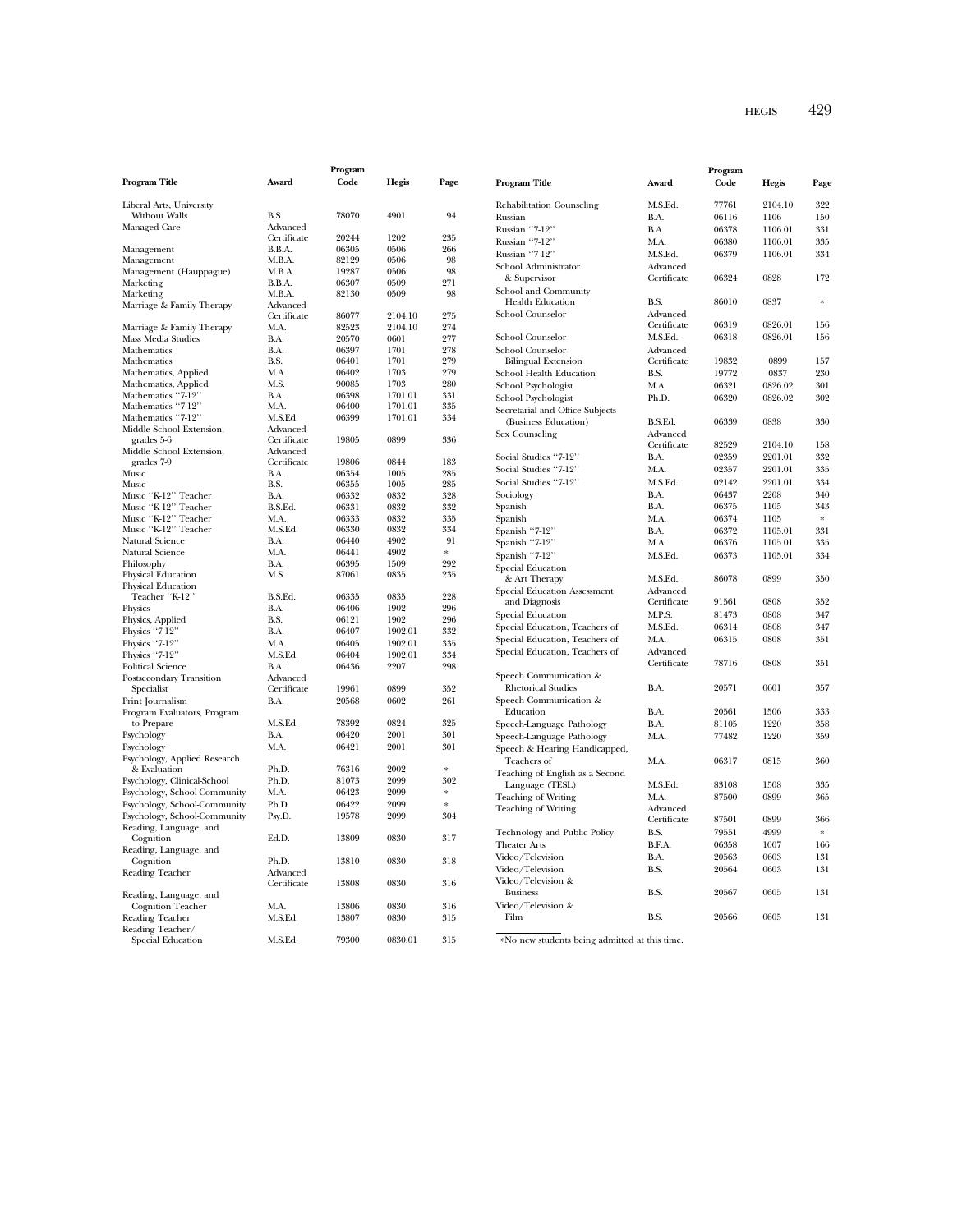# Index

| Absences (see Attendance)                              | 58         |
|--------------------------------------------------------|------------|
| Academic Advisement                                    | 14         |
| Academic Calendar<br>46, inside covers                 |            |
| Academic Chairs and Distinguished Professorships       | 388        |
| <b>Academic Honesty</b>                                | 45         |
| Academic Honors                                        | 61         |
| Academic Organization                                  | 8          |
| Academic Projects, Special                             | 120        |
| Acceptance Fee (see Tuition Deposit)                   | 25         |
| Accounting and Business Law                            | 120        |
| Accounting Certificate Program                         | 11         |
| Accreditation                                          | 3          |
| <b>Activity Fee</b>                                    | 25         |
| Address, Change of                                     | 45         |
| Administration and Policy Studies                      | 123        |
| Administrative Staff                                   | 378        |
| Admission to the University                            |            |
| Graduate                                               | 66         |
| High School                                            | 51         |
| Part-time                                              | 10, 51     |
| <b>Summer Sessions</b>                                 | 10<br>51   |
| Transfer<br>Undergraduate                              | 49         |
| <b>Advanced Certificate</b>                            |            |
| Consultation in Special Education                      | 351        |
| Early Childhood Special Education                      | 351        |
| Middle School Extension, grades 5-6                    | 336        |
| Middle School Extension, grades 7-9                    | 183        |
| Postsecondary Transition Specialist                    | 352        |
| Public History<br>School Counselor Bilingual Extension | 249<br>157 |
| Special Education Assessment and Diagnosis             | 352        |
| <b>Teaching of Writing</b>                             | 366        |
| <b>Advanced Placement</b>                              | 49         |
| <b>Advanced Standing Policy</b>                        | 52         |
| Advanced Standing (Transfer Credit) for Core Courses   | 77         |
| Advanced Study Programs                                | 68         |
| Counseling                                             | 157        |
| <b>Educational Administration</b>                      | 172        |
| Foundations of Education                               | 214        |
| Reading                                                | 316        |
| Sex Counseling<br>Special Education                    | 157<br>351 |
|                                                        | 14         |
| Advisement, University                                 |            |
| Africana Studies                                       | 124        |
| Alumni Relations                                       | 13         |
| Ambassador Program                                     | 14         |
| <b>American Studies</b>                                | 125        |
| Anthropology                                           | 125        |
| Application Fee                                        | 25         |
| Application for Graduation                             |            |
| Graduate<br>Undergraduate                              | 72<br>60   |
| <b>Applied Economics</b>                               | 169        |
|                                                        |            |

| Applied Linguistics                             | 264        |
|-------------------------------------------------|------------|
| <b>Applied Mathematics</b>                      | 280        |
| <b>Applied Physics</b>                          | 296        |
| Applied Research and Evaluation in Psychology   | 305        |
| Applied Science, Associate Degree               | 178        |
| Arabic                                          | 128        |
| Army Cooperative Program                        | 50         |
| Art Education                                   | 329        |
| Art History and Humanities                      | 128        |
| Asian Studies                                   | 129        |
|                                                 |            |
| Associate in Applied Science                    | 178        |
| Astronomy                                       | 130        |
| Athletics, Intercollegiate                      | 16         |
| Athletic Training                               | 231        |
| Attendance                                      | 58         |
| Attendance at Another College                   | 58         |
| Audiology or Speech-Language Pathology          | 359        |
| Audio/Video/Film                                | 130        |
| Auditing                                        | 45         |
| Availability of Records                         | 47         |
| Average, Cumulative Grade-Point                 |            |
| Graduate                                        | 69         |
| Undergraduate                                   | 56         |
| Awards                                          | 42         |
| Axinn Library, Joan and Donald E.               | 21         |
| Baccalaureate Degrees with Distinction          | 62         |
| Bachelor of Arts                                | 75         |
| Africana Studies                                | 124        |
| American Studies                                | 125        |
| Anthropology                                    | 125        |
| Art History                                     | 128        |
| Asian Studies                                   | 129        |
| Audio/Radio                                     | 131        |
| <b>Biology</b>                                  | 135        |
| Chemistry                                       | 146        |
| Classics                                        | 150        |
| Comparative Literature<br>Computer Science      | 149<br>151 |
| Dance                                           | 164        |
| Drama                                           | 166        |
| Economics                                       | 169        |
| Education                                       | 179        |
| Electronic Journalism                           | 261        |
| Elementary and Bilingual Education              | 180        |
| <b>Engineering Science</b>                      | 190        |
| English                                         | 197        |
| Film Studies and Production<br><b>Fine Arts</b> | 131        |
| French                                          | 209<br>217 |
| Geography                                       | 221        |
| Geology                                         | 222        |
| German                                          | 150        |
| Hebrew                                          | 248        |
| <b>History</b>                                  | 249        |
| <b>Ibero-American Studies</b>                   | 343        |
| Italian                                         | 150        |

Jewish Studies 260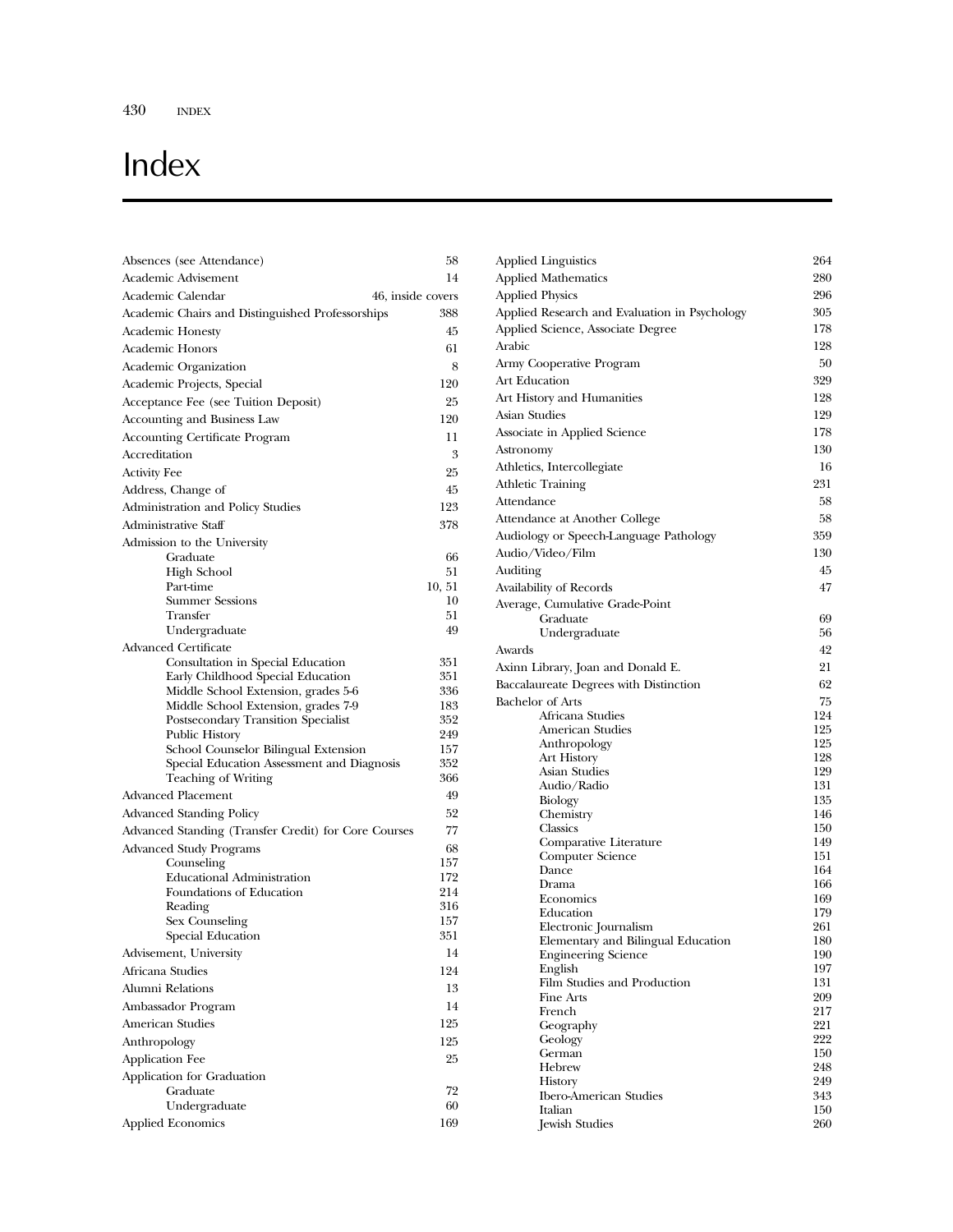| <b>Liberal Arts</b>                                                           | 263        |
|-------------------------------------------------------------------------------|------------|
| Major<br>Mathematics                                                          | 75<br>278  |
| Minor                                                                         | 75         |
| Music                                                                         | 285        |
| New College                                                                   | 82         |
| Philosophy                                                                    | 292<br>296 |
| Physics<br><b>Political Science</b>                                           | 298        |
| Print Journalism                                                              | 261        |
| Psychology                                                                    | 301        |
| Russian<br>Sociology                                                          | 150<br>340 |
| Spanish                                                                       | 343        |
| Speech Communication and Rhetorical Studies                                   | 357        |
| Speech Communication Education                                                | 333        |
| Speech-Language-Hearing Sciences                                              | 358<br>358 |
| Speech-Language Pathology<br>Video/Television                                 | 131        |
| Bachelor of Business Administration                                           | 96         |
| Accounting                                                                    | 120        |
| Banking and Finance (see Finance)                                             | 205        |
| <b>Business Computer Information Systems</b><br><b>Business Education</b>     | 142<br>330 |
| <b>International Business</b>                                                 | 256        |
| Major                                                                         | 96         |
| Management                                                                    | 266        |
| Marketing<br>Minor                                                            | 271<br>98  |
| Bachelor of Engineering                                                       | 77         |
| <b>Bachelor of Fine Arts</b>                                                  |            |
| <b>Theater Arts</b>                                                           | 166        |
| <b>Bachelor</b> of Science                                                    | 77         |
| <b>Applied Economics</b>                                                      | 169        |
| <b>Applied Physics</b>                                                        | 296<br>231 |
| <b>Athletic Training</b><br>Biochemistry                                      | 134        |
| Biology                                                                       | 135        |
| Chemistry                                                                     | 147        |
| Community Health                                                              | 230<br>151 |
| Computer Science<br>Computer Science and Mathematics                          | 279        |
| <b>Electrical Engineering</b>                                                 | 191        |
| <b>Environmental Resources</b>                                                | 205        |
| <b>Exercise Specialist</b><br><b>Fine Arts</b>                                | 229<br>210 |
| Geology                                                                       | 222        |
| Industrial Engineering                                                        | 189        |
| Major                                                                         | 77         |
| Mathematics                                                                   | 278        |
| Mechanical Engineering<br>Minor                                               | 191<br>77  |
| Music                                                                         | 285        |
| School Health Education                                                       | 230        |
| Video/Television                                                              | 131        |
| Video/Television and Business<br>Video/Television and Film                    | 131<br>131 |
| Bachelor of Science in Education                                              | 111        |
| Fine Arts                                                                     | 329        |
| Music                                                                         | 332        |
| School and Community Health Education                                         | 229        |
| Teaching of Physical Education<br>Teaching of Secretarial and Office Subjects | 228<br>330 |
| Bachelor's Programs                                                           | 54         |
| Band (see Musical Organizations)                                              | 24         |
| Banking and Finance (see Finance)                                             | 205        |
| Bilingual Elementary Education                                                | 181        |
| <b>Bilingual Secondary Education</b>                                          | 334        |
|                                                                               |            |

| Bilingualism                                                      | 134                               |
|-------------------------------------------------------------------|-----------------------------------|
| Binding Fee for Master's Essay                                    | 26                                |
| Biochemistry                                                      | 134                               |
| Bioengineering                                                    | 188                               |
| Biology                                                           | 135                               |
| <b>Board of Trustees</b>                                          | 6                                 |
| <b>Books and Supplies</b>                                         | 26                                |
| <b>Bookstore</b>                                                  | 14                                |
| Buckley Amendment (see Availability of Records)                   | 47                                |
| <b>Bulletin of First Matriculation</b>                            | 66                                |
| <b>Bulletin of First Registration</b>                             | 59                                |
| <b>Business Administration</b>                                    |                                   |
| Bachelor                                                          | 96                                |
| Master                                                            | 98<br>101                         |
| Master/Juris Doctor                                               |                                   |
| Business Computer Information Systems and<br>Quantitative Methods | 142                               |
| <b>Business Education</b>                                         | 330                               |
| <b>Business Law</b>                                               | 145                               |
|                                                                   | 95                                |
| Business, Frank G. Zarb School of<br>Accounting                   | 120                               |
| Banking and Finance (see Finance)                                 | 205                               |
| <b>Business Computer Information Systems</b>                      | 142                               |
| <b>Business Law</b>                                               | 145                               |
| <b>General Business</b>                                           | 220                               |
| <b>International Business</b><br>Major                            | 256<br>96                         |
| Management                                                        | 266                               |
| Marketing                                                         | 271                               |
| Minor                                                             | 98                                |
| Quantitative Methods                                              | 314                               |
| Business Studies, Center for                                      | 11                                |
| Cafeterias (see Food Services)                                    | 16                                |
| Calendar, Academic                                                | 46, inside covers                 |
| Campus Map                                                        | 377                               |
| Career Planning                                                   |                                   |
| (see Career Counseling Center, 15)                                |                                   |
| and Career Center, 14)                                            |                                   |
| Center<br><b>Business Studies</b>                                 | 11                                |
| Career                                                            | 14                                |
| Career Counseling                                                 | 15                                |
| Career Development                                                | 15                                |
| Child Care Institute, Diane Lindner-Goldberg                      | 15                                |
| Corporate Education and Training                                  | 11                                |
| Cultural<br><b>Entrepreneurship Development</b>                   | 23<br>11                          |
| Health                                                            | 16                                |
| Part-time Student Services                                        | 15                                |
| Psychological Evaluation and Research                             | 22                                |
| Reading/Communications Resource                                   | 22                                |
| Reading/Writing Learning<br>Special Education and Rehabilitation  | 22<br>22                          |
| Speech-Language-Hearing                                           | 23                                |
| Student                                                           | 20                                |
| Certificate of Advanced Study                                     |                                   |
| Counseling                                                        |                                   |
|                                                                   |                                   |
| <b>Educational Administration</b>                                 | 172                               |
| Foundations of Education                                          |                                   |
| Certification, New York State                                     |                                   |
| Certified Employee Benefit Specialist (CEBS)                      | 11                                |
| Change of Address                                                 | 45                                |
| Change of Major<br>Change of Program                              | 157<br>214<br>21, 108<br>45<br>58 |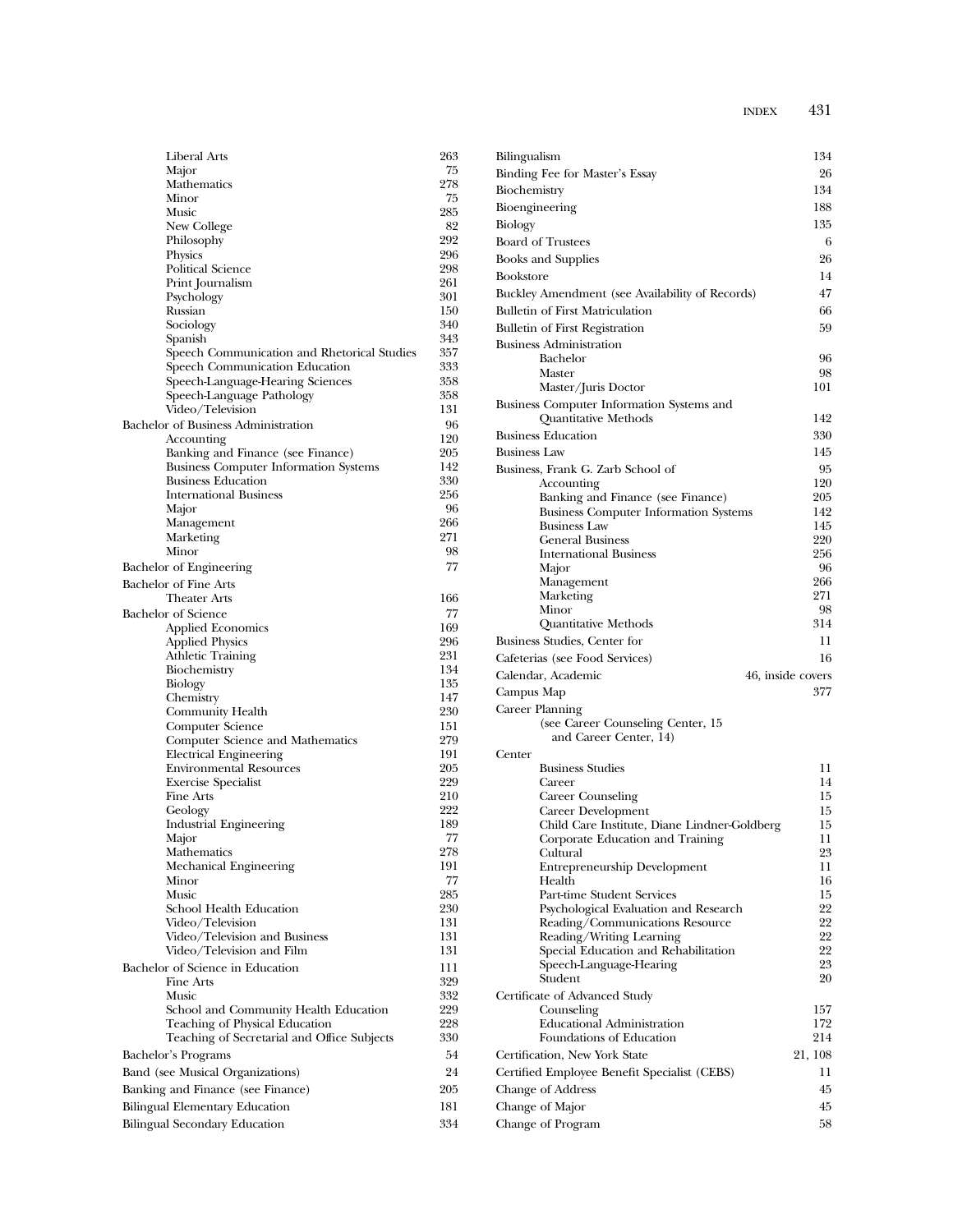| Chaplains                                                              | 15            |
|------------------------------------------------------------------------|---------------|
| Chemistry                                                              | 146           |
| Child Care Institute, Lindner-Goldberg                                 | 15            |
| Chinese                                                                | 149           |
| Choosing a Program                                                     | 54            |
| Chorus (see Musical Organization)                                      | 24            |
| Civil Engineering                                                      | 188           |
| <b>Class Schedules</b>                                                 | 46            |
| Class Standing                                                         | 58            |
| Clinical and School Psychology                                         | 302           |
| College of Liberal Arts and Sciences                                   | 74            |
| Commencement                                                           | 61            |
| Common Hour                                                            | 46            |
| Communication, School of                                               | 103           |
| Audio/Video/Film<br>Journalism and Mass Media Studies                  | 130<br>261    |
| Speech Communication and Rhetorical Studies                            | 256           |
| Community Health Education                                             | 230           |
| Comparative Literature                                                 | 150           |
| Comparative Literature and Languages                                   | 149           |
| Comprehensive Examination                                              | 70            |
| Computer Engineering                                                   | 191           |
| Computer Science                                                       | 151           |
| Computer Science and Mathematics                                       | 279           |
| Computer Science Career Retraining Program                             | 11            |
| <b>Computer Services</b>                                               | 21            |
| Computer Studies-Microcomputer Applications                            | 11            |
| Computer Systems Analysis and Design Certificate                       | 11            |
| Consultation in Special Education                                      | 351           |
| Continuing Education, University College for                           | $^{10}$       |
| Continuing Engineering Education                                       | 11            |
| Core Courses                                                           | 78, 79        |
| Core Curriculum                                                        | 74            |
| (Advanced Standing, Transfer Credit)<br>HCLAS; Zarb School of Business | 77; 97        |
| Counseling                                                             | 156           |
| Counseling, Research, Special Education, and<br>Rehabilitation         | 160           |
| Counseling Services (see Health Center)                                | 16            |
| Course Numbering System                                                | 47            |
| <b>Creative Arts Therapy</b>                                           | 161           |
| Creative Writing and Literature                                        | 198           |
| Credit by Examination                                                  |               |
| Graduate                                                               | 67            |
| Undergraduate                                                          | 49            |
| Credit for Prior Learning                                              | 50            |
| Credits, Transfer                                                      |               |
| Graduate<br>Undergraduate                                              | 67<br>51      |
| Cultural Center, Hofstra                                               | 23            |
| Cumulative Grade-Point Average                                         |               |
| Graduate                                                               | 69            |
| Undergraduate                                                          | 56            |
| Curriculum and Teaching                                                | 163           |
| Curriculum Evaluation                                                  | 47            |
| Dance                                                                  | 164           |
| David Filderman Gallery                                                | 23            |
| Day Program (see Full-Time Study)                                      | 9, 46, 49, 66 |
| Deaf Studies                                                           | 11            |

| Dean of Students                                               | 15           |
|----------------------------------------------------------------|--------------|
| Dean's List                                                    | 61           |
| Dean's Scholars                                                | 62           |
| Degree Requirements                                            |              |
| Associate                                                      | 178          |
| Bachelor                                                       | 59           |
| Doctoral                                                       | 72           |
| Master                                                         | 70           |
| Degrees                                                        |              |
| Associate in Applied Science                                   | 178          |
| <b>Bachelor</b> of Arts<br>Bachelor of Business Administration | 54, 75<br>96 |
| Bachelor of Engineering                                        | 77           |
| <b>Bachelor of Fine Arts</b>                                   | 77           |
| <b>Bachelor</b> of Science                                     | 77           |
| Bachelor of Science in Education                               | 111          |
| Doctor of Education                                            | 72           |
| Doctor of Philosophy                                           | 72           |
| Master of Arts                                                 | 80           |
| Master of Arts: Education<br>Master of Business Administration | 113<br>98    |
| Master of Professional Studies                                 | 347          |
| Master of Science                                              | 80, 113      |
| Master of Science in Education                                 | 112, 113     |
| Degrees with Distinction                                       |              |
| Bachelor                                                       | 62           |
| Master                                                         | 69           |
| Degrees, Dual and Dual Majors                                  | 54           |
| Dempster Hall for Communications                               | 16           |
| Departmental Honors Program                                    | 62           |
| Diploma or Certificate Replacement                             | 26           |
| Disabled, Program for the (see PHED)                           | 18           |
| Dismissal, Undergraduate, Graduate                             | 57, 69       |
|                                                                | 388          |
| Distinguished Professorships                                   |              |
| Division of<br>Humanities                                      | 74           |
| Natural Sciences, Mathematics, Engineering                     |              |
| and Computer Sciences                                          | 74           |
| Social Sciences                                                | 74           |
| Doctor of Education in                                         |              |
| <b>Educational Administration</b>                              | 173          |
| Reading, Language, and Cognition                               | 317          |
| Doctor of Philosophy in                                        |              |
| Psychology                                                     | 302          |
| Reading, Language, and Cognition                               | 318          |
| Doctor of Psychology in School Community-Psychology            | 304          |
| Doctoral Programs                                              | 72           |
| Dormitories (see Residential Life)                             | 19           |
| Drama                                                          | 166          |
| Dropped for Scholarship (see Dismissal)                        | 57           |
| Dual Majors and Dual Degrees                                   | 54           |
| <b>Early Admission</b>                                         | 49           |
| Early Childhood Special Education                              | 349          |
| Early Childhood Special Program                                | 183          |
| Early Decision Admission                                       | 49           |
|                                                                |              |
| Economics                                                      | 169          |
| Education, School of                                           | 107<br>156   |
| Counseling<br>Creative Arts Therapy                            | 161          |
| <b>Educational Administration</b>                              | 172          |
| Elementary and Early Childhood Education                       | 178          |
| Foundations of Education                                       | 214          |
| Health Studies, Sport Sciences, and                            |              |
| Physical Education                                             | 228          |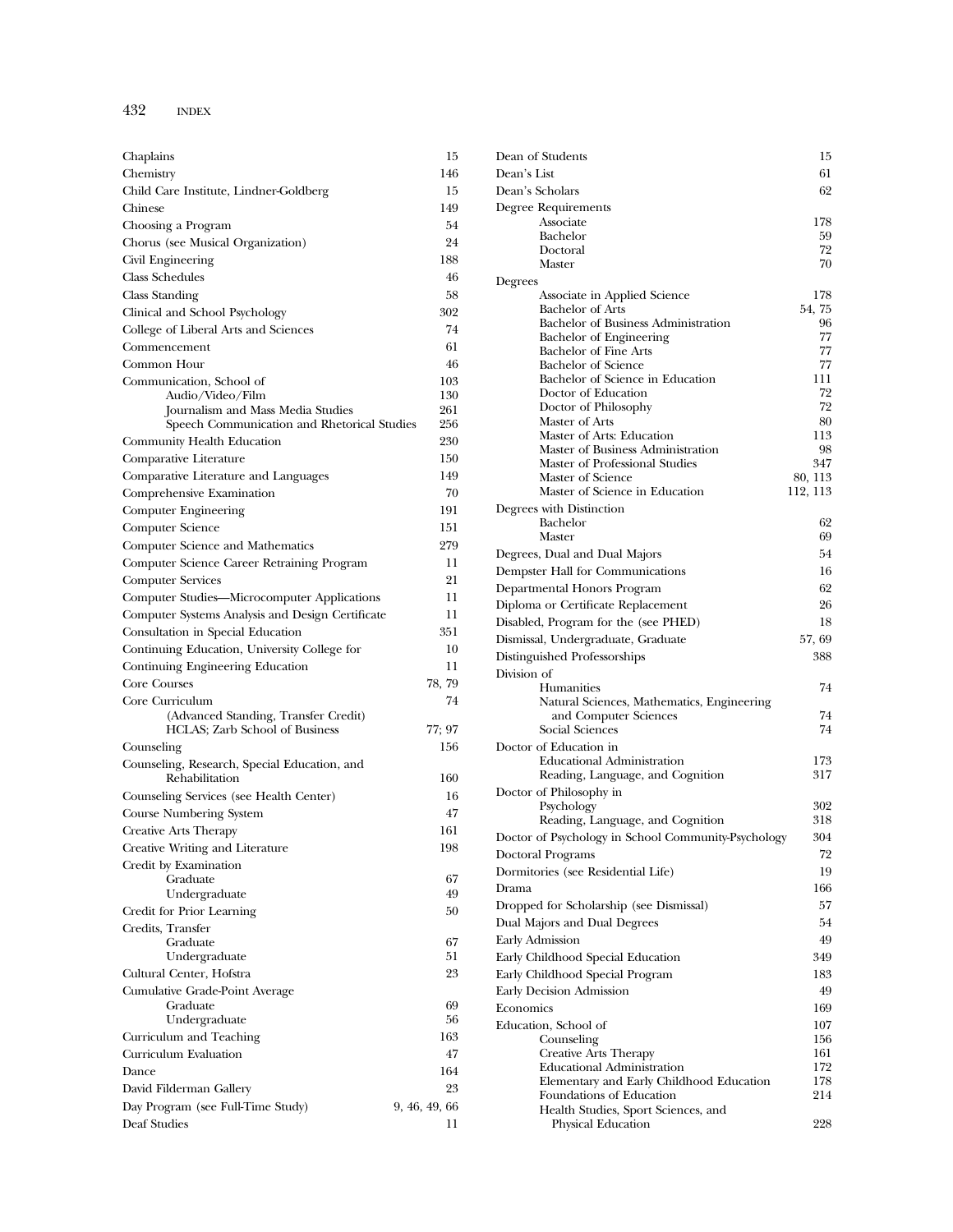| Marriage and Family Therapy                                                    | 274        |
|--------------------------------------------------------------------------------|------------|
| Reading                                                                        | 315        |
| Rehabilitation Counseling                                                      | 322        |
| Research<br>Secondary Education                                                | 325<br>328 |
| Special Education                                                              | 347        |
| Writing                                                                        | 365        |
| Education Abroad (see International Study)                                     | 17         |
| <b>Educational Administration</b>                                              | 172        |
| <b>Educational Psychology</b>                                                  | 160        |
| <b>Educational Services</b>                                                    | 21         |
| <b>Educational Studies Program</b>                                             | 178        |
| Elective                                                                       | 46         |
| <b>Electrical Engineering</b>                                                  | 191        |
| <b>Electron Microscopy</b>                                                     | 136        |
| Elementary and Bilingual Education                                             | 181        |
| Elementary and Early Childhood Education                                       | 178        |
| ELP (English Language Program)                                                 | 204        |
| <b>Emily Lowe Gallery</b>                                                      | 23         |
| <b>Employment Opportunities</b>                                                |            |
| (see Career Development Center)                                                | 15         |
| Engineering                                                                    | 188        |
| Engineering, Continuing Education                                              | 11         |
| Engineering, Electrical                                                        | 191        |
| Engineering, Industrial                                                        | 189        |
| Engineering, Mechanical                                                        | 191        |
| <b>Engineering Science</b>                                                     | 190, 191   |
| English                                                                        | 197        |
| English and American Literature                                                | 198        |
| <b>English Education</b>                                                       | 331        |
| English Language Program (ELP)                                                 | 204        |
| Entrepreneurship Development, Center for                                       | 11         |
| <b>Environmental Engineering</b>                                               | 188        |
| <b>Environmental Resources</b>                                                 | 205        |
| Essay, Master's                                                                | 71         |
| Examinations                                                                   |            |
| Advanced Placement                                                             | 49         |
| College Entrance Examination Board<br>College-Level Equivalency Program (CLEP) | 50<br>50   |
| Comprehensive                                                                  | 70         |
| Graduate Management Admission Test                                             | 12         |
| New York State Proficiency                                                     | 50         |
| Exclusion from the University                                                  | 59         |
| <b>Exercise Specialist</b>                                                     | 229        |
| Expenses (see Tuition and Fees)                                                | 25         |
| <b>Facilities and Services</b>                                                 | 14         |
| <b>Faculty Listing</b>                                                         | 391        |
| Family Therapy, Master's Degree                                                | 274        |
| Family Therapy, Post-Master's Degree                                           | 275        |
| Family Education Rights and Privacy Act                                        |            |
| (see Availability of Records)                                                  | 47         |
| Federal Perkins Loan Program                                                   | 30         |
| Federal Work Study                                                             | 30         |
| Fees                                                                           | 25         |
| Filderman Gallery                                                              | 23         |
| Film Production (see School of Communication)                                  | 103        |
| Final Semester Registration                                                    |            |
| Graduate (see Application for Graduation)<br>Undergraduate                     | 72<br>60   |
| Finance                                                                        | 205        |
|                                                                                |            |

| Finance Certificate Program                            | 11        |
|--------------------------------------------------------|-----------|
| Financial Aid                                          | 27        |
| <b>Fine Arts</b>                                       | 209       |
| FLP (Freshman-Level Programs)                          | 255       |
| Food Services                                          | 16        |
| Foreign Language Awards                                | 42        |
| Foreign Language Education                             | 331       |
| Foreign Languages and Literature                       |           |
| (see Comparative Literature and Languages)             | 150       |
| Foreign Students (see International Students)          | 17        |
| Foreign Study (see International Study)                | 17        |
| Foundations of Education                               | 214       |
| French                                                 | 217       |
| Freshman Advancement                                   | 16        |
| Full- and Half-time Graduate                           |           |
| Student Status                                         | 66        |
| <b>Full-Time Study</b>                                 |           |
| Undergraduate                                          | 9, 46, 49 |
| Graduate                                               | 9, 66     |
| Gallery                                                |           |
| David Filderman                                        | 23        |
| <b>Emily Lowe</b>                                      | 23        |
| <b>General Business</b>                                | 220       |
| Geography                                              | 221       |
| Geology                                                | 222       |
| George Dempster Hall for Communications                | 16        |
| German                                                 | 225       |
| Gerontology                                            | 226       |
| Government (see Political Science)                     | 298       |
| Grade-Point Average                                    | 56, 69    |
| Grading System                                         |           |
| Graduate                                               | 68        |
| Undergraduate                                          | 55        |
| Graduate                                               |           |
| Admission                                              | 66        |
| Courses Taken by Undergraduates                        | 58        |
| Cumulative or Grade-Point Average                      | 69        |
| Degree Time Limitation<br>Grades                       | 73<br>69  |
| Programs                                               | 66        |
| Management Admission Test                              | 12        |
| Nondegree Study                                        | 66        |
| <b>Transfer Credit</b>                                 | 67        |
| Graduate Management Admission Test                     | 12        |
| Graduate Record Examination                            | 12        |
| Graduation, Application for                            |           |
| Graduate                                               | 72        |
| Undergraduate (see Final                               |           |
| Semester Registration)                                 | 60        |
| Grants and Loans                                       | 29        |
| Greek                                                  | 227       |
| Guidance (Counseling)                                  | 156       |
| <b>Health Administration</b>                           | 233       |
| Health Center                                          | 16        |
| <b>Health Education</b>                                | 234       |
| Health Studies, Sport Sciences, and Physical Education | 228       |
| Hebrew                                                 | 248       |
| High School Students, Superior                         | 51        |
| History                                                | 249       |
| Hofstra at a Glance                                    | 7         |
| Hofstra College of Liberal Arts and Sciences           | 74        |
|                                                        |           |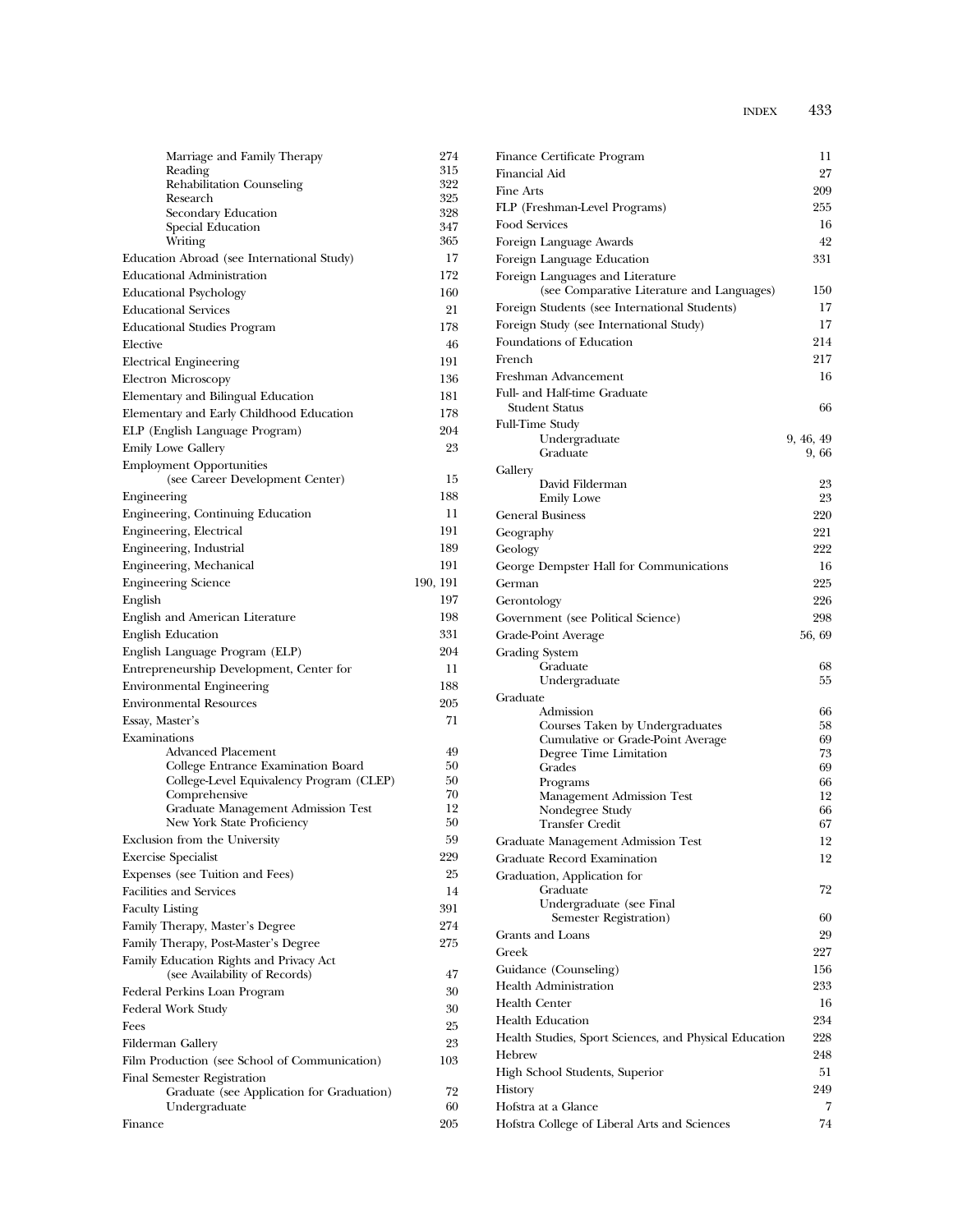| Hofstra Cultural Center                                   | 23         |
|-----------------------------------------------------------|------------|
| Hofstra Museum                                            | 23         |
| Hofstra USA                                               | 16         |
| Honesty, Policy on Academic                               | 45         |
| <b>Honor Organizations</b>                                |            |
| Graduate                                                  | 69         |
| Undergraduate                                             | 63         |
| Honors, Bachelor Degree with                              | 62         |
| Honors, Departmental                                      | 62         |
| Honors, Master's (see Master's Degree with Distinction)   | 69         |
| Honors, Prizes and Awards                                 | 42         |
| <b>Honors Programs</b>                                    | 61         |
| <b>Honors Seminars</b>                                    | 62         |
| Housing (see Residential Life)                            | 19         |
| Human Cytogenetics                                        | 136        |
| Humanities                                                | 254        |
| Humanities, Division of the<br>Art History and Humanities | 74<br>128  |
| Comparative Literature and Languages                      | 150        |
| Drama                                                     | 166        |
| English                                                   | 197        |
| Fine Arts                                                 | 209        |
| French<br><b>Ibero-American Studies</b>                   | 217        |
| Music                                                     | 343<br>285 |
| Spanish                                                   | 343        |
| Human Resources Management Certificate Program            | 11         |
| <b>Inactive Grades</b>                                    | 53         |
| <b>Industrial Engineering</b>                             | 189        |
| Industrial/Organizational Psychology                      | 301        |
| Infirmary (see Health Services)                           | 16         |
| Institute of the Arts                                     | 24         |
| <b>Instructional Areas</b>                                | 8          |
| Intercollegiate Athletics                                 | 16         |
| <b>Interdisciplinary Programs</b>                         | 255        |
| Interdisciplinary Studies (M.A.)                          | 94, 255    |
| <b>International Affairs</b>                              | 256        |
| <b>International Business</b>                             | 256        |
| International Business Certificate Program                | 11         |
| <b>International Students</b>                             | 17         |
|                                                           | 17         |
| <b>International Study</b>                                |            |
| Intramural Sports (see Recreation)                        | 18<br>258  |
| Italian                                                   |            |
| Italian Studies                                           | 259        |
| January Session                                           | 10         |
| Japanese                                                  | 260        |
| Jewish Studies                                            | 260        |
| Journalism                                                | 261        |
| Journalism and Mass Media Studies                         | 261        |
| Judaica (see Jewish Studies)                              | 260        |
| Juris Doctor/Master of Business Administration            | 101        |
| Language Laboratory                                       | 21         |
| Late Registration Fee                                     | 25         |
| Latin                                                     | 262        |
| Law, School of                                            | 116        |
| Law School Admission Test                                 | 12         |
| Law (see Prelaw Studies)                                  | 300        |
| Liberal Arts Colloquia                                    | 263        |
| <b>Liberal Arts Courses</b>                               | 46         |
| Liberal Arts, Definition of                               | 46         |

| Liberal Arts Program                                                    | 263        |
|-------------------------------------------------------------------------|------------|
| Liberal Arts Studies (credit and noncredit)                             | 12         |
| Library, Joan and Donald E. Axinn                                       | 21         |
| Linguistics                                                             | 263        |
| Linguistics, Applied                                                    | 264        |
| Literature in Translation                                               | 265        |
| Living Accommodations (see Residential Life)                            | 19         |
| Loans                                                                   | 29         |
| Long Island Studies Institute                                           | 24         |
| Lowe Gallery                                                            | 23         |
| Mack Hall, David S.                                                     | 21         |
| Maintaining Matriculation Fee (see also Final<br>Semester Registration) | 25, 60, 72 |
| Major, Change of                                                        | 45         |
| Major Degree Requirements                                               |            |
| Associate in Applied Science                                            | 178        |
| <b>Bachelor of Arts</b>                                                 | 75         |
| Bachelor of Business Administration                                     | 96<br>77   |
| Bachelor of Engineering<br><b>Bachelor of Fine Arts</b>                 | 77         |
| <b>Bachelor</b> of Science                                              | 77         |
| Bachelor of Science in Education                                        | 111        |
| Doctor of Education                                                     | 72         |
| Doctor of Philosophy                                                    | 72         |
| Master of Arts<br>Master of Arts: Education                             | 70<br>113  |
| Master of Business Administration                                       | 98         |
| Master of Science in Education                                          | 112, 113   |
| Major, dual                                                             | 54         |
| Managed Care                                                            | 235        |
| Management                                                              | 266        |
| Management and General Business                                         | 266        |
| Map, Campus                                                             | 377        |
| Marine Laboratory                                                       | 18         |
| Marketing                                                               | 271        |
| Marketing Certificate Program                                           | 12         |
| Marketing and International Business                                    | 271        |
| Marking System<br>Graduate                                              | 68         |
| Undergraduate                                                           | 55         |
| Marriage and Family Therapy                                             | 274        |
| Marriage and Family Therapy Clinic                                      | 22         |
| Master of Arts                                                          | 80         |
| Applied Linguistics (TESL)                                              | 264        |
| <b>Applied Mathematics</b>                                              | 280        |
| Bilingualism                                                            | 134        |
| Biology<br>Comparative Literature                                       | 136<br>150 |
| <b>Computer Science</b>                                                 | 152        |
| <b>Creative Arts Therapy</b>                                            | 161        |
| Early Childhood                                                         | 183        |
| <b>Elementary Education</b>                                             | 182        |
| English<br>French                                                       | 198<br>217 |
| <b>Health Administration</b>                                            | 233        |
| History                                                                 | 249        |
| Humanities                                                              | 251        |
| Industrial/Organizational Psychology                                    | 301        |
| <b>Interdisciplinary Studies</b>                                        | 255<br>274 |
| Marriage and Family Therapy<br>Mathematics, Applied                     | 279        |
| Mathematics, Science, and Technology                                    | 182        |
| Psychology                                                              | 301        |
| Reading, Language, and Cognition                                        | 316        |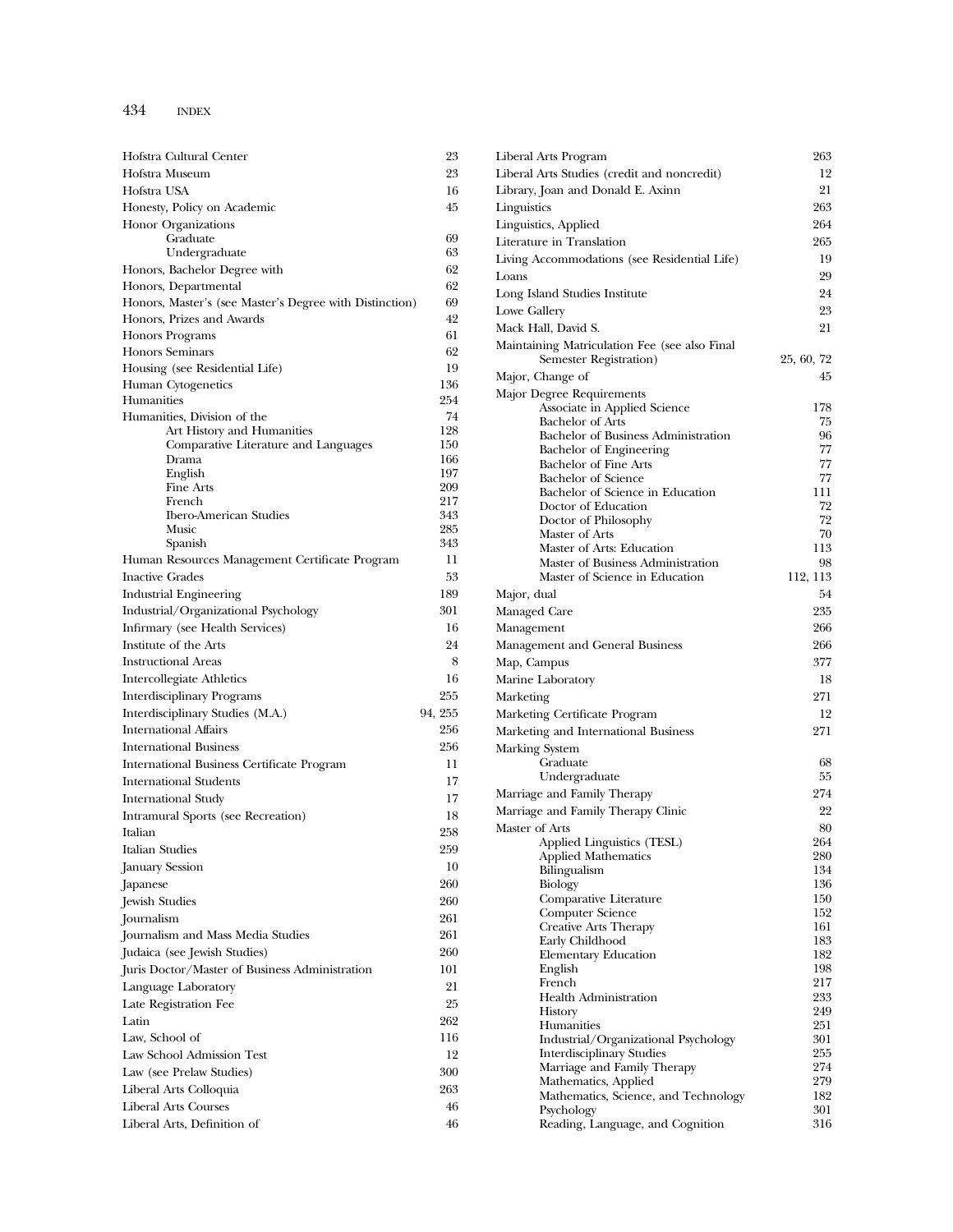| Secondary Education                                                          | 335        |
|------------------------------------------------------------------------------|------------|
| Spanish                                                                      | 344        |
| Special Education                                                            | 351<br>183 |
| Special Program in Early Childhood<br>Speech-Language Audiology or Pathology | 359        |
| Master of Business Administration                                            | 98         |
| Thesis Binding Fee                                                           | 26         |
| Master of Business Administration/Juris Doctor                               | 101        |
| Master of Professional Studies                                               | 347        |
| Master of Science                                                            | 80, 112    |
| <b>Applied Mathematics</b>                                                   | 280        |
| Computer Science                                                             | 152        |
| Gerontology                                                                  | 226        |
| <b>Health Education</b>                                                      | 234        |
| Human Cytogenetics<br>Physical Education                                     | 136<br>235 |
| Master of Science in Education                                               | 112, 113   |
| Bilingual Elementary Education                                               | 181        |
| <b>Bilingual Secondary Education</b>                                         | 334        |
| Counseling                                                                   | 156        |
| Early Childhood Education, PreK-6                                            | 181        |
| Early Childhood Special Education                                            | 349        |
| <b>Educational Administration</b>                                            | 172        |
| Elementary Education PreK-6<br>Foundations of Education                      | 180<br>214 |
| Reading                                                                      | 315        |
| Rehabilitation Counseling                                                    | 322        |
| <b>Secondary Education</b>                                                   | 334        |
| Special Education                                                            | 348        |
| Special Education and Art Therapy                                            | 350        |
| Teaching of English as a Second Language                                     |            |
| (TESL)                                                                       | 335<br>70  |
| Master's Degrees, Regulations Governing                                      | 69         |
| Master's Degree with Distinction                                             | 71         |
| Master's Essay or Thesis                                                     | 67         |
| Master's Programs<br>Mathematics                                             | 278        |
| Mathematics, Applied                                                         | 280        |
| Mathematics Education                                                        | 331        |
|                                                                              | 182        |
| Mathematics, Science, and Technology<br>Matriculated Student                 | 46         |
|                                                                              | 191        |
| Mechanical Engineering                                                       |            |
| Medical Care (see Health Services)                                           | 16<br>300  |
| Medicine (see Premedical Studies)                                            | 283        |
| Meteorology                                                                  |            |
| Middle Income Plan                                                           | 29         |
| Middle School Extension, grades 5-6                                          | 336        |
| Middle School Extension, grades 7-9                                          | 183        |
| Military Science                                                             | 284        |
| Minor Concentration Requirements<br><b>Bachelor</b> of Arts                  | 75         |
| Bachelor of Business Administration                                          | 98         |
| <b>Bachelor of Science</b>                                                   | 77         |
| Bachelor of Science in Education                                             | 111        |
| MLP (Mixed-Level Programs)                                                   | 255        |
| Modern Greek                                                                 | 285        |
| Music                                                                        | 285        |
| Music Education                                                              | 332        |
| Music Listening Room                                                         | 24         |
| <b>Musical Organizations</b>                                                 | 24         |
| Natural Science                                                              | 290        |
| Natural Sciences, Mathematics, Engineering                                   |            |
| and Computer Sciences,                                                       |            |

| ice                 | 77  | Place  |
|---------------------|-----|--------|
| nce in Education    | 111 | Politi |
| ams)                | 255 | Postc  |
|                     | 285 | Post-  |
|                     | 285 |        |
|                     | 332 |        |
|                     | 24  | Posts  |
|                     | 24  | Pred   |
|                     | 290 | Prela  |
| natics, Engineering |     | Prem   |
| s,                  |     | Prior  |

| Division of the                                                                                    | 74             |
|----------------------------------------------------------------------------------------------------|----------------|
| Astronomy                                                                                          | 130            |
| Biochemistry                                                                                       | 134<br>135     |
| Biology<br>Chemistry                                                                               | 146            |
| <b>Computer Science</b>                                                                            | 151            |
| Engineering                                                                                        | 188            |
| <b>Environmental Resources</b>                                                                     | 205            |
| Geology                                                                                            | 222<br>278     |
| Mathematics<br>Meteorology                                                                         | 283            |
| Natural Science                                                                                    | 290            |
| Physics                                                                                            | 296            |
| Premedical                                                                                         | 300            |
| Technology and Public Policy                                                                       | 364            |
| New College of Hofstra                                                                             | 82             |
| New York State Certification                                                                       | 108            |
| New York State Education Department                                                                | 428            |
| <b>Inventory of Registered Programs</b>                                                            |                |
| New York State Proficiency Examinations                                                            | 50             |
| New York State Tuition Assistance                                                                  | 31             |
| NOAH (New Opportunities at Hofstra)                                                                | 291            |
| Nondegree Study Graduate                                                                           | 66             |
| <b>Nonliberal Arts Courses</b>                                                                     | 46             |
| Nonmatriculated Study                                                                              |                |
| Graduate<br>Undergraduate                                                                          | 66<br>51       |
| Numbering System                                                                                   | 47             |
| <b>Off-Campus Education</b>                                                                        | 80, 82         |
| Office of the Dean of Students                                                                     | 15             |
| Oral Biology                                                                                       | 136            |
| Orchestra (see Musical Organizations)                                                              | 24             |
| PALS (Program for Academic Learning Skills)                                                        | 18, 118        |
| Paralegal Studies Certificate Program                                                              | 12             |
|                                                                                                    | 18             |
| Parking                                                                                            | 15             |
| Part-time Student Services, Center for                                                             |                |
| Part-Time Study                                                                                    | 10, 51, 66     |
| Pass/D+/D/Fail, Undergraduate                                                                      | 56             |
| Pass/Fail Graduate                                                                                 | 69             |
| PEIR (Professionals and Executives in Retirement)                                                  | 12             |
| Perkins Loan Program, Federal                                                                      | 30             |
| Permission to Attend from Other Colleges                                                           | 45             |
| Permission to Attend Other Colleges                                                                | 58             |
| PHED (Program for the<br>Higher Education of the Disabled)                                         |                |
| Philosophy                                                                                         | 18, 118<br>292 |
|                                                                                                    | 295            |
| Philosophy of Science                                                                              |                |
| Physical Education and Recreation (see Health)<br>Studies, Sport Sciences, and Physical Education) | 228            |
| Physics                                                                                            | 296            |
| Placement Services (see Career Development Center)                                                 | 15             |
| Political Science                                                                                  | 298            |
|                                                                                                    | 305            |
| Postdoctoral, Psychology<br>Post-Master's Degree                                                   |                |
| <b>Family Therapy</b>                                                                              | 275            |
| Sex Counseling                                                                                     | 157            |
| Postsecondary Transition Specialist                                                                | 352            |
| Predental Studies (see Premedical Studies)                                                         | 300            |
| <b>Prelaw Studies</b>                                                                              | 300            |
| Premedical/Prehealth Professional Studies                                                          | 300            |
| Prior Learning                                                                                     | 50             |
|                                                                                                    |                |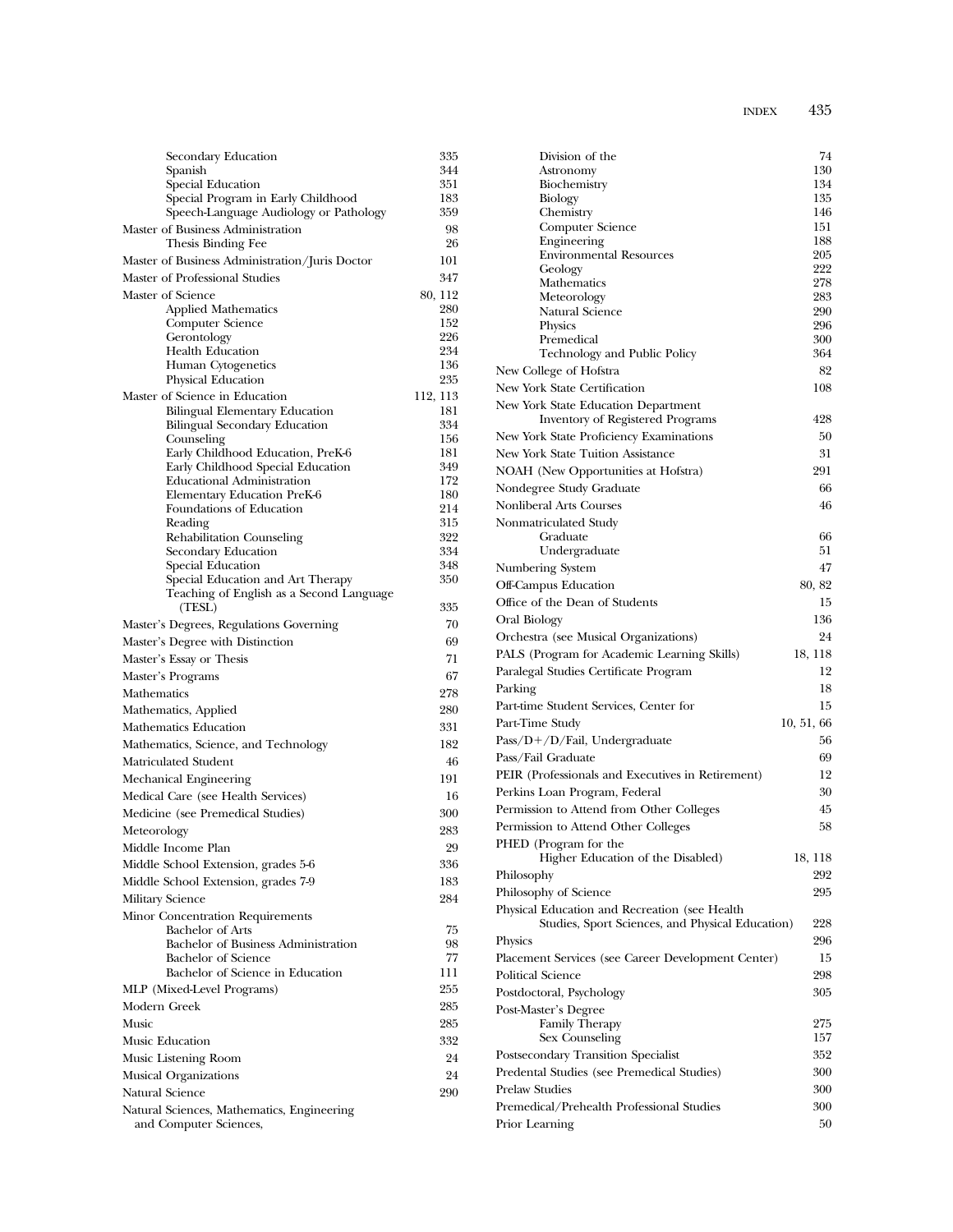| Privacy Act                                                    | 47         |
|----------------------------------------------------------------|------------|
| Private Instruction Fee                                        | 26         |
| Prizes and Awards                                              | 42         |
| Probation Standards—Undergraduate                              | 57         |
| Professional Diploma                                           |            |
| Counseling                                                     | 157        |
| <b>Educational Administration</b>                              | 173        |
| Managed Care                                                   | 235<br>275 |
| Marriage and Family Therapy<br>Reading                         | 316        |
| Special Education                                              | 351        |
| Professionals and Executives in Retirement (PEIR)              | 12         |
| Program Change Fee                                             | 25         |
| Program, Change of                                             | 58         |
| Program Evaluation                                             | 325        |
|                                                                | 54         |
| Program Planning                                               |            |
| Programs of Study<br>Associate                                 | 178        |
| Bachelor's                                                     | 54         |
| Doctoral                                                       | 72         |
| Master's                                                       | 66         |
| <b>Provisional Courses</b>                                     | 367        |
| Provost's Scholars                                             | 61         |
| Psychological Evaluation and Research Center                   | 22         |
| Psychology                                                     | 301        |
|                                                                | 304        |
| Psy.D. in School-Community Psychology                          |            |
| Public History                                                 | 249        |
| Publishing Studies and Literature                              | 198        |
| Quantitative Methods                                           | 314        |
| Radio                                                          | 24         |
| Reading                                                        | 315        |
| Reading/Communications Resource Center                         | 22         |
| Reading/Writing Learning Center                                | 22         |
| Readmission                                                    |            |
| Undergraduate                                                  | 53         |
| Graduate                                                       | 67         |
| Records, Availability                                          | 47         |
| Recreation Program                                             | 18         |
| Refresher Course (see Repeated Course)                         | 58         |
| Refund Policy (Undergraduate and Graduate)                     | 59         |
| Registration Fee (University Fee)                              | 25         |
| Registration, Final Semester                                   |            |
| Graduate (see Application for Graduation)                      | 72         |
| Undergraduate                                                  | 60         |
| Regulations Governing Doctoral Programs                        | 72         |
| Regulations Governing Graduate Programs                        | 70         |
| <b>Rehabilitation Counseling</b>                               | 322        |
| Rehabilitation Counseling of Persons with Psychiatric          |            |
| Disabilities                                                   | 322        |
| Religious Studies                                              | 325        |
| Remission of Tuition (see Refund Policy)                       | 59         |
| <b>Repeated Course</b>                                         | 58         |
| Requirements for the Major and Minor                           |            |
| (where applicable) in                                          |            |
| <b>Associate Degree</b>                                        | 178        |
| <b>Bachelor of Arts</b>                                        | 75         |
| Bachelor of Business Administration                            | 96         |
| Bachelor of Engineering                                        | 77         |
| <b>Bachelor of Fine Arts</b>                                   | 77         |
| <b>Bachelor</b> of Science<br>Bachelor of Science in Education | 77<br>111  |
|                                                                |            |

| Doctor of Education                                | 72         |
|----------------------------------------------------|------------|
| Doctor of Philosophy                               | 72         |
| Doctor of Psychology                               | 302        |
| Master of Arts<br>Master of Arts: Education        | 70<br>113  |
| Master of Business Administration                  | 98         |
| Master of Science                                  | 80, 112    |
| Master of Science in Education                     | 112, 113   |
| Requirements, University                           | 59         |
| Research                                           | 325        |
| Reserve Officers Training Corps (ROTC)             | 284        |
| <b>Residence Hall Fees</b>                         | 26         |
| Residence Halls (see Residential Life)             | 19         |
|                                                    |            |
| Residence Requirement                              | 52         |
| Respecialization, Postdoctoral Program, Psychology | 305        |
| Russian                                            | 328        |
| Saturday Classes for Young People                  | 12         |
| Schedules, Class                                   | 46         |
| Scholarships (see Financial Aid)                   | 27         |
| School and Community Health Education              | 229        |
| School-Community Psychology                        | 304        |
| School-Community Psychology for the                |            |
| <b>Working Psychologist</b>                        | 302        |
| School Counselor Bilingual Extension               | 157        |
| School Health Education                            | 230        |
| School of Business, Frank G. Zarb                  | 95         |
| School of Communication                            | 103        |
| School of Education                                | 107        |
| School of Law                                      | 116        |
| School for University Studies                      | 117        |
| <b>Science Education</b>                           | 332        |
| Secondary Education                                | 328        |
| Second Bachelor's Degree                           | 54         |
| Secretarial and Office Subjects                    | 330        |
| Semester Hour                                      | 46         |
| <b>Senate Committees</b>                           | 386        |
| Senior Citizens Tuition                            | 45         |
| Services and Facilities                            | 14         |
| Sex Counseling                                     | 158        |
| Social Sciences, Division of the                   | 74         |
| Anthropology                                       | 125        |
| Economics                                          | 169        |
| Geography                                          | 221        |
| History                                            | 249        |
| Philosophy<br>Political Science                    | 292<br>298 |
| Psychology                                         | 301        |
| Sociology                                          | 340        |
| Speech-Language-Hearing Sciences                   | 358        |
| Social Studies Education                           | 332        |
| Sociology                                          | 340        |
| Spanish                                            | 343        |
| Special Academic Projects                          | 120        |
| <b>Special Admissions</b>                          | 51         |
| Special Education and Art Therapy                  | 350        |
| Special Education                                  | 347        |
| Special Education and Rehabilitation Center        | 22         |
| Special Education Assessment and Diagnosis         | 352        |
| Special Education Bilingual Extension Program      | 350        |
| Specialization, Fields of                          |            |
| Graduate                                           | 67         |
| Undergraduate                                      | 54         |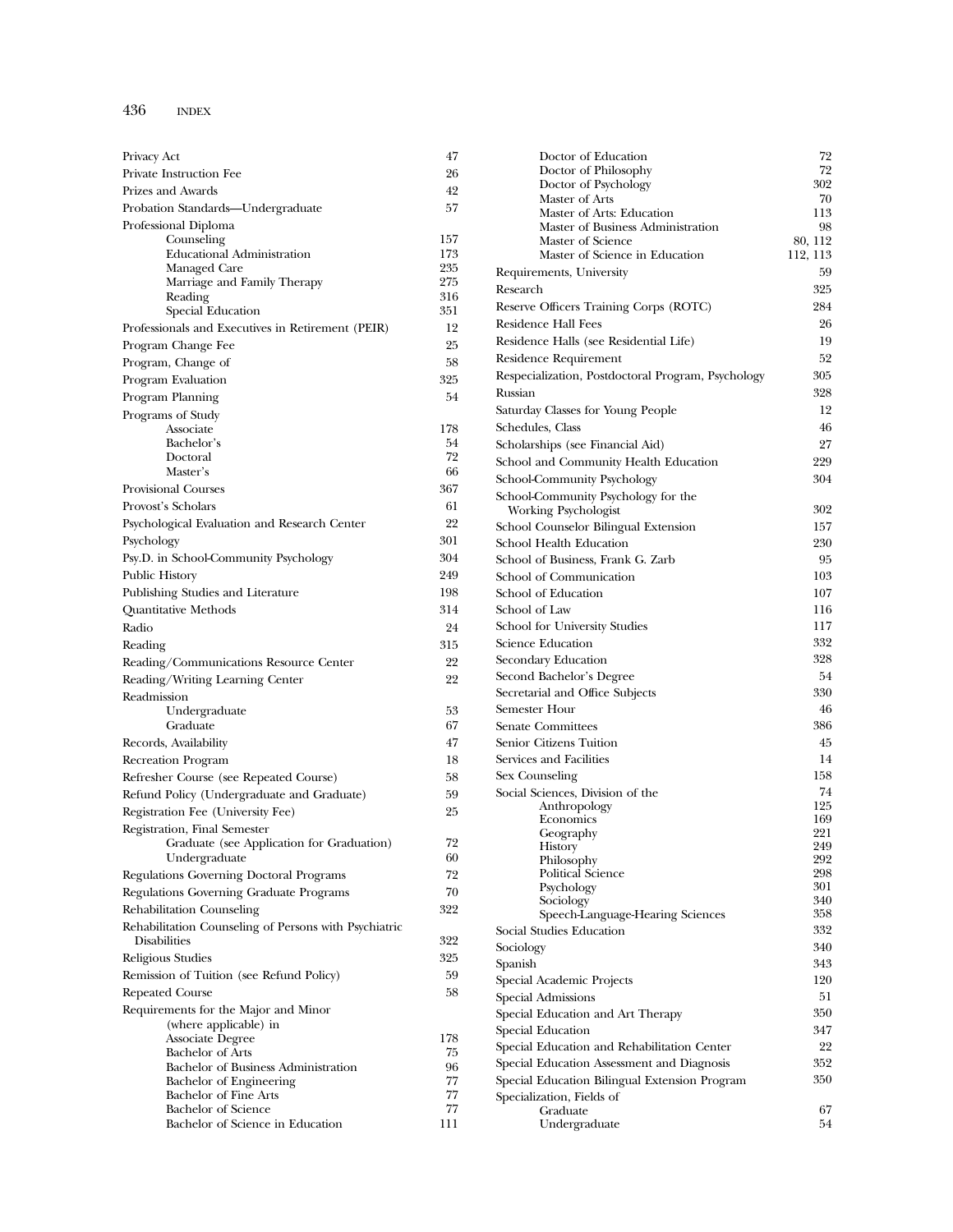| Speech and Hearing Handicapped, Preparation for<br>Eligibility for Certification | 360       | Undergraduate, HCLAS Core Curriculum<br>Undergraduate, Zarb School of Business Core | 77  |
|----------------------------------------------------------------------------------|-----------|-------------------------------------------------------------------------------------|-----|
| Speech Communication and Rhetorical Studies                                      | 256       | Curriculum                                                                          | 97  |
| Speech-Language-Hearing Sciences                                                 | 358       | <b>Trustees</b>                                                                     | 6   |
| Speech Communication Education                                                   | 333       | Tuition and Fees                                                                    | 25  |
| Speech-Language-Hearing Center                                                   | 23        | <b>Tuition Deposit</b>                                                              | 51  |
| Speech-Language Pathology or Audiology                                           | 358       | Tuition Remission (see Refund Policy)                                               | 59  |
| <b>State Consumer Complaint Process</b>                                          | 438       | Undergraduate Admissions                                                            | 49  |
| <b>State Grants</b>                                                              | 31        | Undergraduate Grades                                                                | 55  |
| <b>Student Activities</b>                                                        | 19        | Undergraduate Programs                                                              | 54  |
| Student Center                                                                   | 20        | Undergraduate Part-Time Study                                                       | 51  |
| Student Employment (see Career Development Center)                               | 15        | University Advisement                                                               | 14  |
| <b>Student Services and Facilities</b>                                           | 14        | University Club                                                                     | 21  |
| Study Abroad (see International Study)                                           | 17        | University College for Continuing Education                                         | 10  |
| <b>Summer Camps</b>                                                              | 12        | University Computing Facility                                                       | 21  |
| Summer Language Program, Spanish                                                 | 344       | <b>University Degree Requirements</b>                                               | 59  |
| <b>Summer Sessions</b>                                                           | 10        | University Fee                                                                      | 25  |
| Sunday College at Hofstra                                                        | 12        | University Honors Program                                                           | 61  |
| Swim Center                                                                      | 20        | <b>University Honors Seminars</b>                                                   | 61  |
| <b>TAP</b>                                                                       | 31        | University Probation Standards—Undergraduate                                        | 57  |
| Taxation                                                                         | 101       | University Requirements                                                             | 59  |
| Teaching, Preparation for                                                        |           | University Studies, School for                                                      | 117 |
| Elementary                                                                       | 109, 179  | University Tutorial Program                                                         | 57  |
| Secondary                                                                        | 109, 329  | University Without Walls                                                            | 94  |
| Teaching of English as a Second Language                                         | 335       | Veterans' Benefits                                                                  | 33  |
| Teaching of Writing                                                              | 365       | Veterans', Credits for                                                              | 50  |
| Technical Services, University                                                   | 21<br>364 | Visiting Another College                                                            | 58  |
| Technology and Public Policy                                                     |           | <b>Visiting Students</b>                                                            | 45  |
| Tests (see Credit by Examination)<br>Graduate                                    | 67        | Vocational Counseling (see Career Counseling                                        |     |
| Undergraduate                                                                    | 49        | Center)                                                                             | 14  |
| <b>Theater Arts</b>                                                              | 166       | Withdrawal from a Course                                                            |     |
| Thesis, Master's (see Master's Essay)                                            | 71        | Undergraduate                                                                       | 58  |
| Time Limitation                                                                  |           | Graduate                                                                            | 69  |
| Doctoral Degree                                                                  | 73        | Withdrawal from the University                                                      |     |
| Master's Degree                                                                  | 70        | Undergraduate                                                                       | 58  |
| Transcripts                                                                      | 26        | Graduate                                                                            | 69  |
| <b>Transfer Admissions</b>                                                       |           | Women's Studies                                                                     | 364 |
| <b>Full-Time Students</b><br>Graduate Program                                    | 51<br>67  | Work/Study Program (see Career Development Center)                                  | 15  |
| Part-Time Students                                                               | 51        | WRHU (Radio)                                                                        | 24  |
| <b>Transfer Credits</b>                                                          |           | Writers' Conference                                                                 | 12  |
| Graduate                                                                         | 67        | Writing                                                                             | 365 |
| Undergraduate                                                                    | 51        | Zarb, Frank G., School of Business                                                  | 95  |